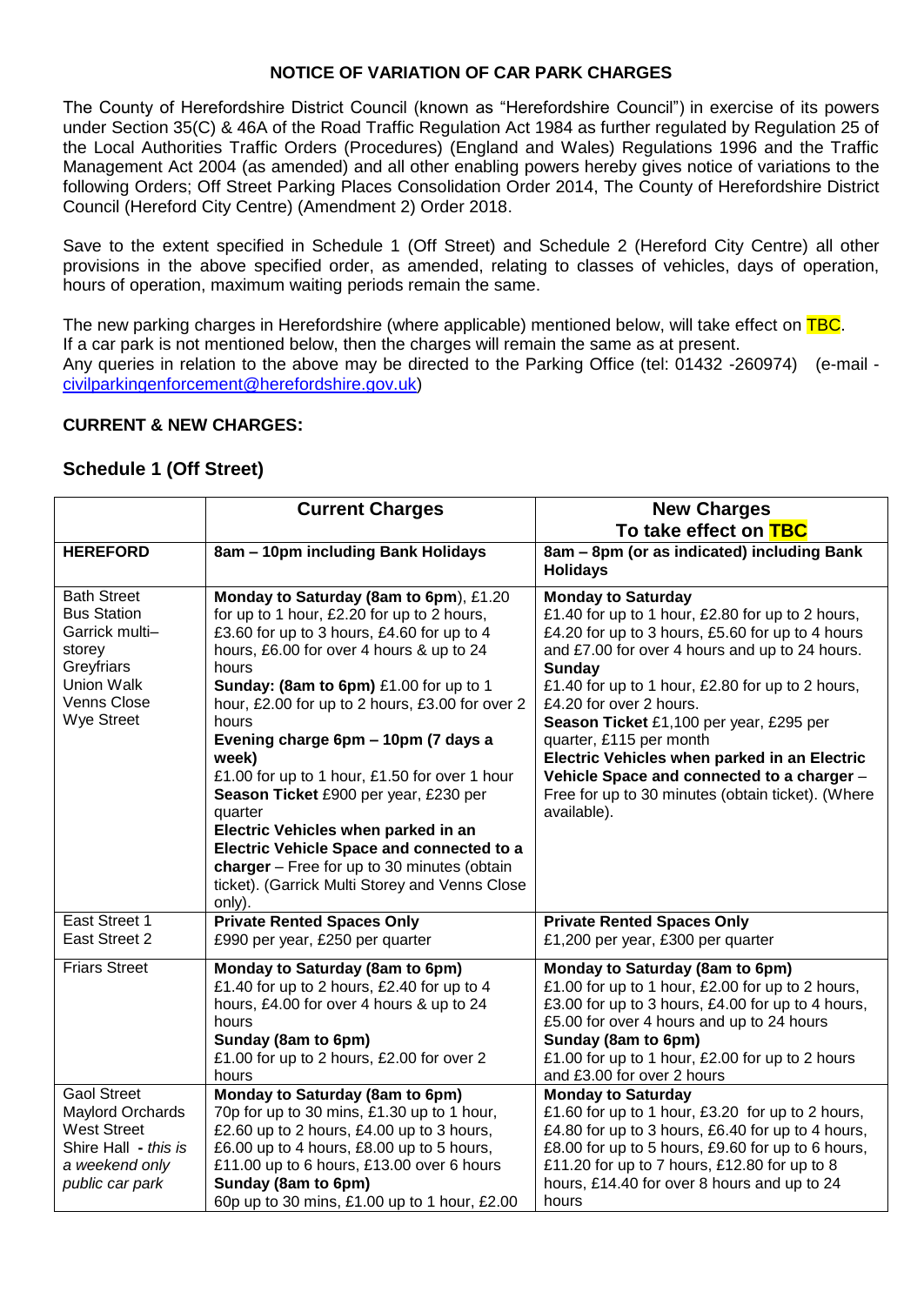|                                           | up to 2 hours, £3.00 up to 4 hours, £5.00 up                                                 | <b>Sunday</b>                                                                                        |
|-------------------------------------------|----------------------------------------------------------------------------------------------|------------------------------------------------------------------------------------------------------|
|                                           | to 6 hours, £7.00 over 6 hours<br>Evening charge 6pm - 10pm (7 days a                        | £1.60 for up to 1 hour, £3.20 for up to 2 hours,<br>£4.80 for over 2 hours                           |
|                                           | week)                                                                                        | Electric Vehicles when parked in an Electric                                                         |
|                                           | £1.00 up to 1 hour, £1.50 over 1 hour                                                        | Vehicle Space and connected to a charger -<br>Free for up to 30 minutes (obtain ticket).             |
| <b>Merton Meadow</b>                      | Monday to Saturday (8am to 6pm)<br>£1.00 for up to 1 hour, £2.00 for up to 2                 | <b>Cars and Coaches</b><br><b>Monday to Saturday</b>                                                 |
|                                           | hours, £3.00 for up to 3 hours, £4.00 for up to                                              | £1.00 for up to 1 hour, £2.00 for up to 2 hours,                                                     |
|                                           | 4 hours, £5.00 for over 4 hours and up to 24<br>hours                                        | £3.00 for up to 3 hours, £4.00 for up to 4 hours,<br>£5.00 for over 4 hours and up to 24 hours       |
|                                           | £4.00 for up to 24 hours if ticket purchased                                                 | <b>Sunday</b>                                                                                        |
|                                           | between 5am and 8am<br>£20 for up to 5 days (expires 10pm Friday)                            | £1.00 for up to 1 hour, £2.00 for up to 2 hours,<br>£3.00 for over 2 hours                           |
|                                           | Sunday (8am to 6pm)                                                                          | HGV Lorries (24 hours a day) £9.00                                                                   |
|                                           | £1.00 for up to 1 hour, £2.00 for up to 2                                                    | Season Ticket - £780 per year, £210 per quarter                                                      |
|                                           | hours, £3.00 cars all day<br>Evening Charge 6pm - 10pm (7 days a                             | £80 per month                                                                                        |
|                                           | week)                                                                                        |                                                                                                      |
|                                           | £1.00 for up to 1 hour, £1.50 for over 1 hour                                                |                                                                                                      |
|                                           | HGV Lorries £9.00 (24 hours a day)                                                           |                                                                                                      |
|                                           | Season Ticket - £750 per year, £190 per<br>quarter                                           |                                                                                                      |
| <b>Nelson Street</b>                      | <b>Private Rented Spaces Only.</b>                                                           | <b>Private Rented Spaces Only</b>                                                                    |
|                                           | £400 per year, £105 per quarter                                                              | £480 per year, £120 per quarter                                                                      |
| St. Martins 1                             | Monday to Saturday (8am to 3pm)<br>£1.20 for up to 1 hour, £2.20 for up to 2                 | <b>Cars and Coaches</b><br><b>Monday to Saturday</b>                                                 |
|                                           | hours, £3.60 for up to 3 hours, £4.60 for up to                                              | £1.00 for up to 1 hour, £2.00 for up to 2 hours,                                                     |
|                                           | 4 hours, £6.00 for over 4 hours & up to 24                                                   | £3.00 for up to 3 hours, £4.00 for up to 4 hours,                                                    |
|                                           | hours<br>Sunday (8am to 3pm)                                                                 | £5.00 for over 4 hours and up to 24 hours<br><b>Sunday</b>                                           |
|                                           | £1.00 for up to 1 hour, £2.00 for up to 2                                                    | £1.00 for up to 1 hour, £2.00 for up to 2 hours,                                                     |
|                                           | hours, £3.00 for over 2 hours                                                                | £3.00 for over 2 hours                                                                               |
|                                           | Evening charge 3pm - 10pm (7 days a                                                          | Season Ticket - £780 per year, £210 per quarter                                                      |
|                                           | week)<br>£1.00 for up to 1 hour, £1.50 for over 1 hour                                       | £80 per month<br>Electric Vehicles when parked in an Electric                                        |
|                                           | Season Ticket £900 per year, £230 per                                                        | Vehicle Space and connected to a charger -                                                           |
|                                           | quarter                                                                                      | Free for up to 30 minutes (obtain ticket).                                                           |
|                                           | Electric Vehicles when parked in an<br>Electric Vehicle Space and connected to a             |                                                                                                      |
|                                           | charger - Free for up to 30 minutes (obtain                                                  |                                                                                                      |
|                                           | ticket).                                                                                     |                                                                                                      |
| St Martins 2<br>Overflow                  | Monday to Saturday (8am to 3pm)<br>£1.20 for up to 1 hour, £2.20 for up to 2                 | <b>Monday to Saturday</b><br>£1.00 for up to 1 hour, £2.00 for up to 2 hours,                        |
|                                           | hours, £3.00 for over 2 hours and up to 24                                                   | £3.00 for up to 3 hours, £4.00 for up to 4 hours,                                                    |
|                                           | hours                                                                                        | £5.00 for over 4 hours and up to 24 hours                                                            |
|                                           | Sunday (8am to 3pm)                                                                          | <b>Sunday</b>                                                                                        |
|                                           | £1.00 for up to 1 hour, £2.00 for up to 2<br>hours, £3.00 for over 2 hours                   | £1.00 for up to 1 hour, £2.00 for up to 2 hours,<br>£3.00 for over 2 hours.                          |
|                                           | Evening charge 3pm - 10pm (7 days a                                                          | Season Ticket - £780 per year, £210 per quarter                                                      |
|                                           | week)                                                                                        | £80 per month                                                                                        |
|                                           | £1.00 for up to 1 hour, £1.50 for over 1 hour<br>Season Ticket £450 per year, £115 per       |                                                                                                      |
|                                           | quarter                                                                                      |                                                                                                      |
| <b>Town Hall</b>                          | Saturday (8am to 6pm)                                                                        | <b>Saturday</b>                                                                                      |
| This is a weekend<br>only public car park | £1.20 for up to 1 hour, £2.20 for up to 2<br>hours, £3.60 for up to 3 hours, £4.60 for up to | £1.40 for up to 1 hour, £2.80 for up to 2 hours,<br>£4.20 for up to 3 hours, £5.60 for up to 4 hours |
|                                           | 4 hours, £6.00 for over 4 hours & up to 24                                                   | and £7.00 for over 4 hours and up to 24 hours.                                                       |
|                                           | hours                                                                                        | Sunday                                                                                               |
|                                           | Sunday (8am to 6pm)<br>£1.00 for up to 1 hour, £2.00 for up to 2                             | £1.40 for up to 1 hour, £2.80 for up to 2 hours,<br>£4.20 for over 2 hours.                          |
|                                           | hours, £3.00 for over 2 hours                                                                |                                                                                                      |
|                                           | 6pm – 10pm (Saturday and Sunday)                                                             |                                                                                                      |
|                                           | £1.00 for up to 1 hour, £1.50 for over 1 hour                                                |                                                                                                      |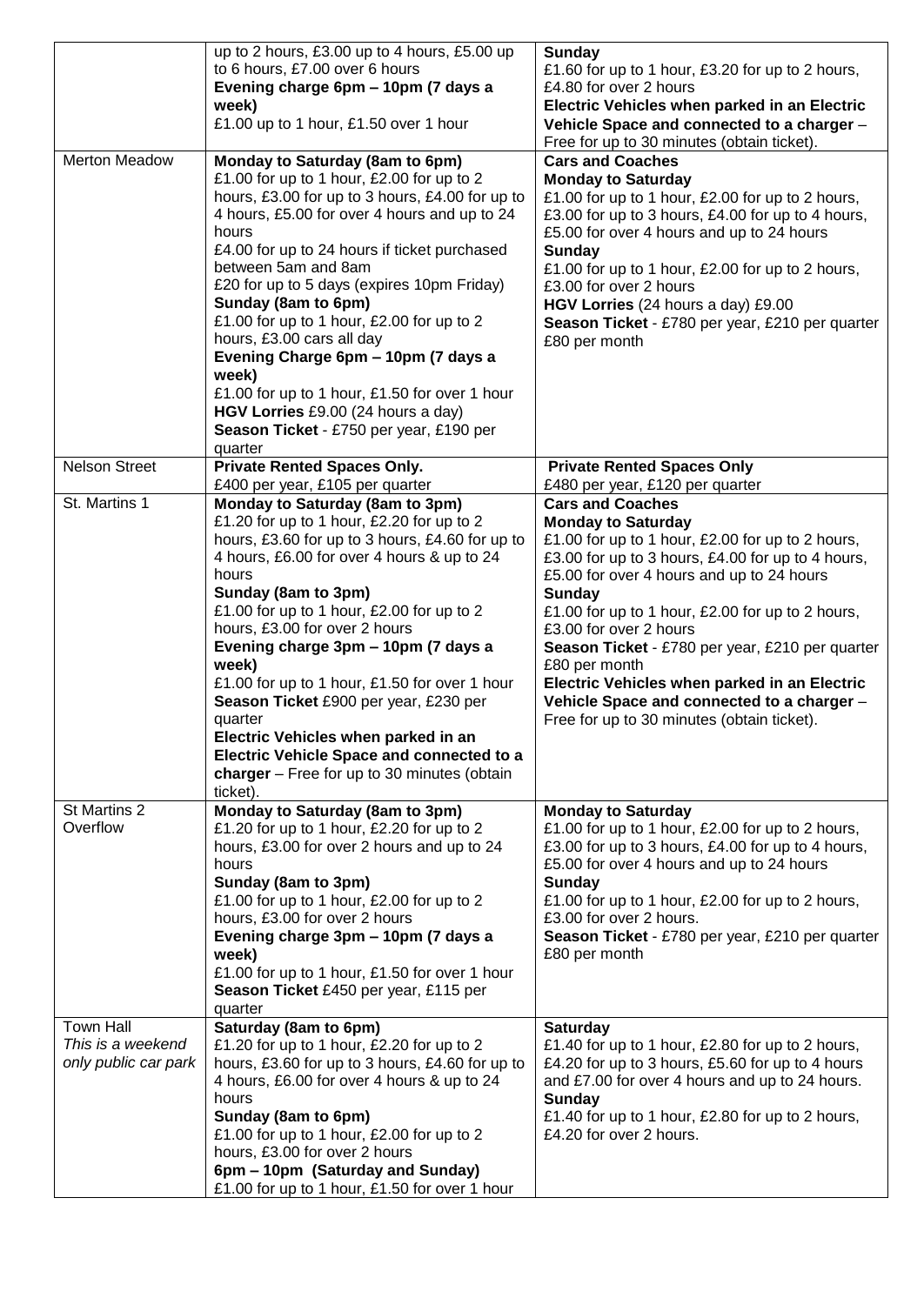| <b>COUNCIL STAFF</b> | <b>Monday to Friday</b>                          | <b>Monday to Friday</b>                            |
|----------------------|--------------------------------------------------|----------------------------------------------------|
| PRIVATE CAR          | 30p for up to 1 hour, 50p for up to 3 hours,     | 40p for up to 1 hour, 50p for up to 3 hours, 80p   |
| <b>PARKS</b>         | 70p for up to 5 hours, £1.10 for over 4 hours    | for up to 5 hours, £1.30 for over 4 hours & up to  |
| Plough Lane          | & up to 24 hours                                 | 24 hours                                           |
| <b>Town Hall</b>     | <b>Season tickets</b>                            | <b>Season tickets</b>                              |
| Shirehall            | £130 per year, £35 per quarter                   | £205 per year, £21 per month                       |
| (weekdays only)      |                                                  | Electric Vehicles when parked in an Electric       |
|                      |                                                  | Vehicle Space and connected to a charger -         |
|                      |                                                  | Free for up to 30 minutes (obtain ticket).         |
| <b>LEDBURY</b>       | Excludes Bank Holidays 8am - 6pm                 | Excludes Bank Holidays 8am - 6pm                   |
|                      |                                                  |                                                    |
| <b>Bridge Street</b> | Monday to Saturday (8am to 6pm)                  | <b>Monday to Saturday</b>                          |
|                      | £1.50 up to 4 hours, £2.00 up to 24 hours        | £1.00 for up to 1 hour, £2.00 up to 2 hours,       |
|                      | Sunday - Free of charge                          | £2.50 over 2 hours and up to 24 hours              |
|                      | Season Ticket £250 per year, £70 per             | Sunday - Free of charge                            |
|                      | quarter                                          | Season Ticket £390 per year, £105 per quarter      |
|                      |                                                  | £40 per month                                      |
|                      |                                                  |                                                    |
| <b>Bye Street</b>    | Monday to Saturday (8am to 6pm)                  | <b>Monday to Saturday</b>                          |
|                      | 50p for up to 1 hour, £1.50 for up to 2 hours,   | 50p up to 1 hour, £1.50 for up to 2 hours, £2.50   |
|                      | £2.00 for up to 3 hours (Maximum stay 3          | for up to 3 hours (Maximum stay 3 hours)           |
|                      | hours)                                           | <b>Sunday - Free of charge</b>                     |
|                      | Sunday - Free of charge                          |                                                    |
| Lawnside Road        | Monday to Saturday (8am to 6pm)                  | <b>Monday to Saturday</b>                          |
|                      | 70p for up to 1 hour, £1.20 for up to 2 hours,   | 50p up to 1 hour, £1.50 for up to 2 hours, £2.50   |
|                      | £2.00 for up to 3 hours, £2.50 for up to 4       | for up to 3 hours, £3.50 for over 3 over and up to |
|                      | hours, £3.00 for up to 24 hours                  | 24 hours.                                          |
|                      | Sunday - Free of charge                          | <b>Sunday - Free of charge</b>                     |
|                      | Season Ticket £375 per year, £100 per            | Season Ticket £550 per year, £150 per quarter      |
|                      | quarter                                          | £60 per month                                      |
| <b>St Katherines</b> | Monday to Saturday (8am to 6pm)                  | <b>Monday to Saturday</b>                          |
|                      | £1.00 for up to 1 hour, £2.00 for up to 2        | £1.20 for up to 1 hour, £2.40 for up to 2 hours,   |
|                      | hours, £3.00 for up to 3 hours, £4.00 for up to  | £3.60 for up to 3 hours, £4.80 for up to 4 hours,  |
|                      | 24 hours                                         | £6.00 for over 4 hours and up to 24 hours          |
|                      | <b>Sunday - Free of charge</b>                   | Sunday - Free of charge                            |
|                      | Season Ticket £500 per year, £130 per            | Season Ticket Season Ticket - £940 per year,       |
|                      | quarter                                          | £255 per quarter                                   |
|                      | Electric Vehicles when parked in an              | £100 per month                                     |
|                      | <b>Electric Vehicle Space and connected to a</b> | Electric Vehicles when parked in an Electric       |
|                      | charger $-$ Free for up to 30 minutes (obtain    | Vehicle Space and connected to a charger -         |
|                      | ticket).                                         | Free for up to 30 minutes (obtain ticket).         |
| <b>LEOMINSTER</b>    | Includes Bank Holidays 8am - 6pm                 | Includes Bank Holidays 8am - 6pm (unless           |
|                      |                                                  | indicated)                                         |
| <b>Broad Street</b>  | Monday to Saturday (8am to 6pm)                  | <b>Monday to Saturday</b>                          |
|                      | £2.50 for up to 24 hours                         | £1.00 for up to 1 hour, £2.00 for up to 2 hours,   |
|                      | Sunday (8am to 6pm)                              | £3.00 for over 2 hours and up to 24 hours          |
|                      | £1.00 all day                                    | <b>Sunday - Free of charge</b>                     |
|                      | <b>Coaches</b> – free of charge                  | Season ticket £470 per year, £130 per quarter      |
|                      | Season ticket £360 per year, £95 per quarter     | £50 per month                                      |
|                      | Lorries (evening only - 6pm to 8am - £2.50)      | <b>Coaches</b> – free of charge                    |
|                      | Electric Vehicles when parked in an              | Lorries (evening - 6pm to 8am) - £3.50             |
|                      | Electric Vehicle Space and connected to a        | Electric Vehicles when parked in an Electric       |
|                      | charger - Free for up to 30 minutes (obtain      | Vehicle Space and connected to a charger -         |
|                      | ticket).                                         | Free for up to 30 minutes (obtain ticket).         |
| <b>Central Area</b>  | Monday to Saturday (8am to 6pm)                  | <b>Monday to Saturday</b>                          |
|                      | £1.00 for up to 1 hour, £1.50 for up to 2 hours  | £1.00 for up to 1 hour, £2.00 for up to 2 hours    |
|                      | Maximum stay 2 hours                             | (Maximum stay 2 hours)                             |
|                      | (Blue badge holders maximum stay 5 hours)        | (Blue badge holders maximum stay 5 hours with      |
|                      | Sunday (8am to 6pm) - £1.00 all day (no          | badge, 3 hours free with badge and other time      |
|                      | maximum stay)                                    | paid for)                                          |
|                      |                                                  | Sunday - Free of charge                            |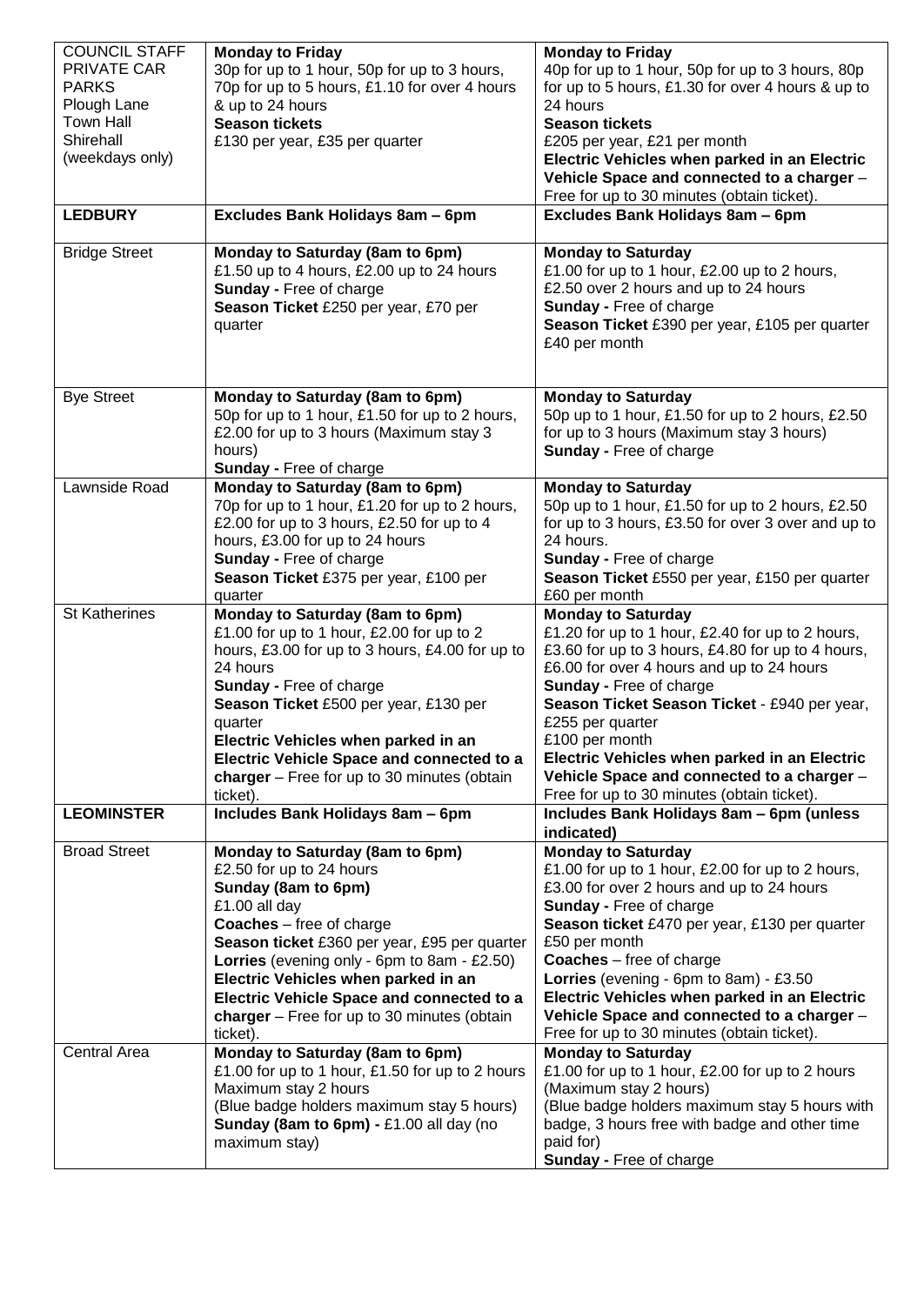| Central Area             | All parking is free of charge, no continuous     | No change                                         |
|--------------------------|--------------------------------------------------|---------------------------------------------------|
| (Service                 | period of parking to exceed 30 minutes           |                                                   |
| Delivery Area)           | No return within 2 Hours                         |                                                   |
| <b>Dishley Street</b>    | Monday to Saturday (8am to 6pm)                  | <b>Monday to Saturday</b>                         |
|                          | £1.00 for up to 2 hours, £1.50 for up to 4       | £1.00 for up to 1 hour, £2.00 for up to 2 hours,  |
|                          | hours, £2.50 for over 4 hours and up to 24       | £3.00 for over 2 hours and up to 24 hours         |
|                          | hours                                            | <b>Sunday - Free of charge</b>                    |
|                          | Sunday (8am to 6pm)                              | Season ticket £470 per year, £130 per quarter     |
|                          | £1.00 all day                                    | £50 per month                                     |
|                          | Season Ticket £360 per year, £95 per             |                                                   |
|                          | quarter                                          |                                                   |
| <b>Etnam Street</b>      | Monday to Saturday (8am to 6pm)                  | <b>Monday to Saturday</b>                         |
|                          | 50p for up to 1 hour, 80p for up to 2 hours,     | 70p for up to 1 hour, £1.40 for up to 2 hours,    |
|                          |                                                  |                                                   |
|                          | £1.50 for up to 4 hours. Maximum stay 4          | £2.10 for up to 3 hours, £2.80 for up to 4 hours, |
|                          | hours                                            | £3.50 for over 4 hours and up to 24 hours         |
|                          | Sunday (8am to 6pm) - £1.00 all day (no          | <b>Sunday - Free of charge</b>                    |
|                          | maximum stay)                                    | Season Ticket £550 per year, £150 per quarter     |
|                          | Electric Vehicles when parked in an              | £60 per month                                     |
|                          | Electric Vehicle Space and connected to a        | Electric Vehicles when parked in an Electric      |
|                          | charger $-$ Free for up to 30 minutes (obtain    | Vehicle Space and connected to a charger -        |
|                          | ticket).                                         | Free for up to 30 minutes (obtain ticket).        |
| <b>ROSS ON WYE</b>       | Includes Bank Holidays 8am - 6pm                 | Includes Bank Holidays 8am - 6pm (unless          |
|                          |                                                  | indicated)                                        |
| Corn Exchange            | Monday to Saturday (8am to 6pm)                  | <b>Monday to Saturday</b>                         |
| Crossfields              | £1.00 for up to 1 hour, £1.50 for up to 2        | £1.00 for up to 1 hour, £2.00 for up to 2 hours,  |
|                          | hours, £2.00 for up to 3 hours, £2.50 for up to  | £3.00 for up to 3 hours, £4.00 for up to 4 hours, |
|                          | 4 hours, £5.00 for up to 24 hours                | £5.00 for over 4 hours and up to 24 hours         |
|                          | Sunday (8am to 6pm) - £1.00 all day              | <b>Sunday - Free of charge</b>                    |
|                          |                                                  | Season Ticket - £780 per year, £210 per quarter   |
|                          |                                                  | £80 per month                                     |
| <b>Edde Cross Street</b> | Monday to Saturday (8am to 6pm)                  | <b>Monday to Saturday</b>                         |
|                          | £1.50 for up to 24 hours                         | £1.00 for up to 1 hour, £2.00 for up to 2 hours,  |
|                          | Sunday (8am to 6pm)                              | £2.50 over 2 hours and up to 24 hours             |
|                          | £1.00 all day                                    | <b>Sunday - Free of charge</b>                    |
|                          | Season ticket £225 per year, £60 per quarter     | Season Ticket £390 per year, £105 per quarter     |
|                          | Electric Vehicles when parked in an              | £40 per month                                     |
|                          | <b>Electric Vehicle Space and connected to a</b> | Electric Vehicles when parked in an Electric      |
|                          | charger - Free for up to 30 minutes (obtain      | Vehicle Space and connected to a charger -        |
|                          | ticket).                                         | Free for up to 30 minutes (obtain ticket).        |
| Kings Acre (Upper        | Monday to Saturday (8am to 6pm)                  | <b>Monday to Saturday</b>                         |
| and Lower)               | £1.50 for up to 24 hours                         | £1.00 for up to 1 hour, £2.00 for up to 2 hours,  |
|                          | Sunday (8am to 6pm) - £1.00 all day              | £2.50 over 2 hours and up to 24 hours             |
|                          |                                                  | <b>Sunday - Free of charge</b>                    |
|                          | Season Ticket £225 per year, £60 per             | Season Ticket £390 per year, £105 per quarter     |
|                          | quarter                                          |                                                   |
| <b>Kyrle Street</b>      |                                                  | £40 per month<br><b>Monday to Saturday</b>        |
|                          | Monday to Saturday (8am to 6pm)                  |                                                   |
|                          | £2.00 for up to 24 hours                         | £1.00 for up to 1 hour, £2.00 for up to 2 hours,  |
|                          | Sunday (8am to 6pm) - £1.00 all day              | £2.50 over 2 hours and up to 24 hours             |
|                          | Season Ticket £300 per year, £80 per             | <b>Sunday - Free of charge</b>                    |
|                          | quarter                                          | Season Ticket £390 per year, £105 per quarter     |
|                          |                                                  | £40 per month                                     |
| <b>Red Meadow</b>        | Monday to Saturday (8am to 6pm)                  | <b>Monday to Saturday</b>                         |
|                          | £1.00 for up to 1 hour, £1.50 for up to 2 hours  | £1.00 for up to 1 hour, £2.00 for up to 2 hours,  |
|                          | £2.00 for up to 3 hours, £2.50 for up to 4       | £3.00 for up to 3 hours, £4.00 for up to 4 hours, |
|                          | hours, £5.00 for up to 24 hours                  | £5.00 for over 4 hours and up to 24 hours         |
|                          | Sunday (8am to 6pm) - £1.00 all day              | <b>Sunday - Free of charge</b>                    |
|                          | <b>Coaches</b> - free                            | Season Ticket - £780 per year, £210 per quarter   |
|                          | Season Ticket £750 per year, £190 per            | £80 per month                                     |
|                          | quarter                                          | Coaches - free                                    |
|                          | Electric Vehicles when parked in an              | Electric Vehicles when parked in an Electric      |
|                          | Electric Vehicle Space and connected to a        | Vehicle Space and connected to a charger -        |
|                          | charger - Free for up to 30 minutes (obtain      | Free for up to 30 minutes (obtain ticket).        |
|                          | ticket).                                         |                                                   |
| The Maltings             | Monday to Saturday (8am to 6pm)                  | <b>Monday to Saturday</b>                         |